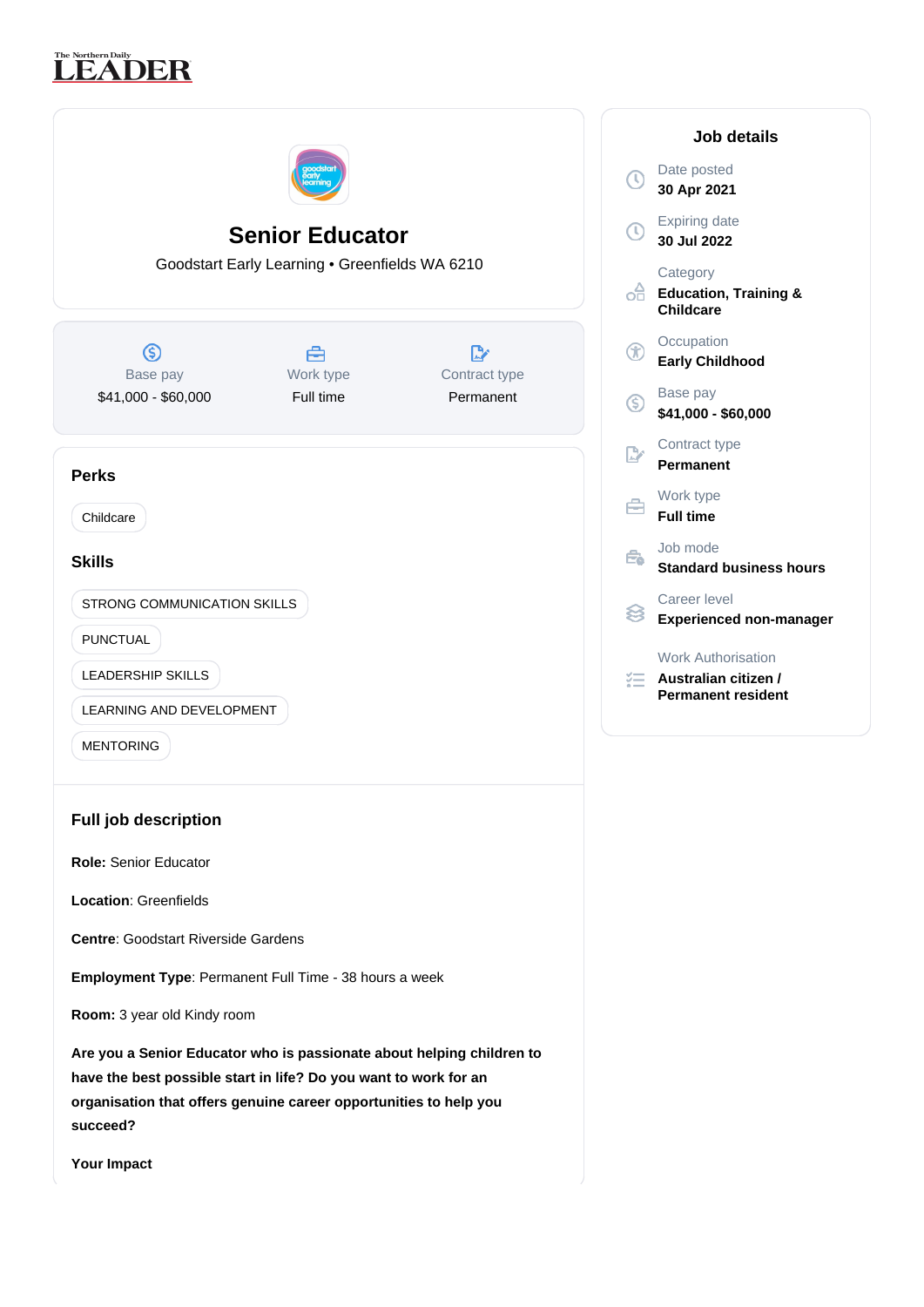As a Senior Educator at Goodstart Riverside Gardens, your responsibilities include leading and mentoring your room Team to develop and deliver high quality and inclusive play based educational programs aligning with the Early Years Learning Framework and National Quality Standards. Working alongside our friendly and supportive Centre Leadership Team you observe, review and continuously improve the educational programs on offer to children ensuring the best outcomes

## **We're Goodstart**

At Goodstart, we're all about laying the foundation for better lives through amazing early learning experiences, and we know that we can't do that without great people!

From our Centre Directors to Centre Teams, we work together to make a real difference for children in those crucial early years.

Safety, health and wellbeing are more than just words to us, they are a personal commitment and a promise we make to our children, our families and each other every day.

We're Goodstart – a not-for-profit with a vision for Australia's children to have the best possible start in life.

#### **About our Centre**

- Goodstart Riverside Gardens is an EChO Centre
- Goodie Award Winner both State and National for the Above and Beyond Award
- Dedicated, Experienced and Qualified Team
- Natural Play Environments Indoor and Outdoors
- Building Community Engagements and Sustainability Practices
- Key Educator Approach

#### **Why choose Goodstart?**

There are so many reasons to join the Goodstart family. Let's start with the benefits!

- Better pay you'll get at least 3% above the award rate, increasing to 5% by 2024
- Paid professional development we offer a range of opportunities to grow your skills and your career
- Wellbeing focus you'll get two extra days off per year. And our dedicated wellbeing program will ensure you get the support you need, when you need it most
- Additional leave you'll have the option to purchase extra leave for even greater work life balance
- 4 weeks paid parental leave increasing to 6 weeks from December 2023
- Retail and childcare discounts you'll save money on insurance, travel